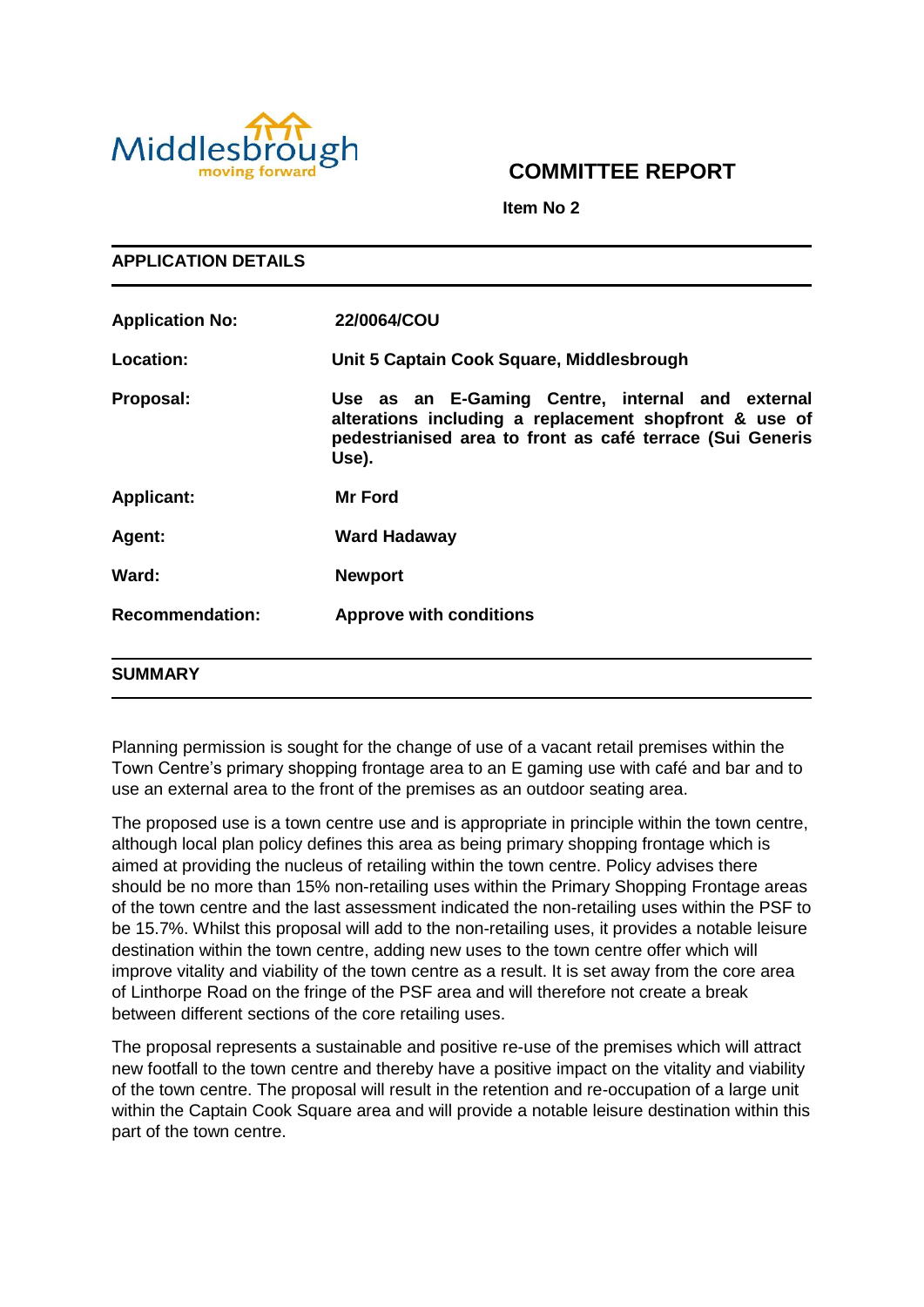No objections have been received in relation to the proposal and the application is recommended for approval subject to conditions.

# **SITE AND SURROUNDINGS AND PROPOSED WORKS**

The premises is located within the pedestrianised part of the town centre, specifically within Captain Cooks Square, with its frontage directly onto the square and its servicing off to the side. The premises is part of a larger grouping of buildings with the same design, which were part of a previous town centre regeneration scheme. The Captain Cook multi storey car park is above and bus station to the side.

The character of the site is defined by the consistent building design and materials, the enclosed nature of the square and the pedestrianised public realm area serving this and other immediately adjacent properties. The bus station lies to the north with an access directly off the square and Grange Road lies to the south, with housing beyond.

The application seeks permission to change the use of the premises (ground floor and part first floor) from the vacant retail store to a leisure development comprising the uses of E-Gaming, bar and café/restaurant. The scheme proposes a replacement shop front and the use of the pedestrianised area immediately to the front of the premises as a café terrace (at ground floor level).

#### **PLANNING HISTORY**

None relevant to this proposal

# **PLANNING POLICY**

In accordance with Section 38(6) of the Planning and Compulsory Purchase Act 2004, Local Planning Authorities must determine applications for planning permission in accordance with the Development Plan for the area, unless material considerations indicate otherwise. Section 143 of the Localism Act requires the Local Planning Authority to take local finance considerations into account. Section 70(2) of the Town and Country Planning Act 1990 (as amended) requires Local Planning Authorities, in dealing with an application for planning permission, to have regard to:

- The provisions of the Development Plan, so far as material to the application
- Any local finance considerations, so far as material to the application, and
- Any other material considerations.

#### Middlesbrough Local Plan

The following documents comprise the *Middlesbrough Local Plan*, which is the Development Plan for Middlesbrough:

- Housing Local Plan (2014)
- Core Strategy DPD (2008, policies which have not been superseded/deleted only)
- Regeneration DPD (2009, policies which have not been superseded/deleted only)
- Tees Valley Joint Minerals and Waste Core Strategy DPD (2011)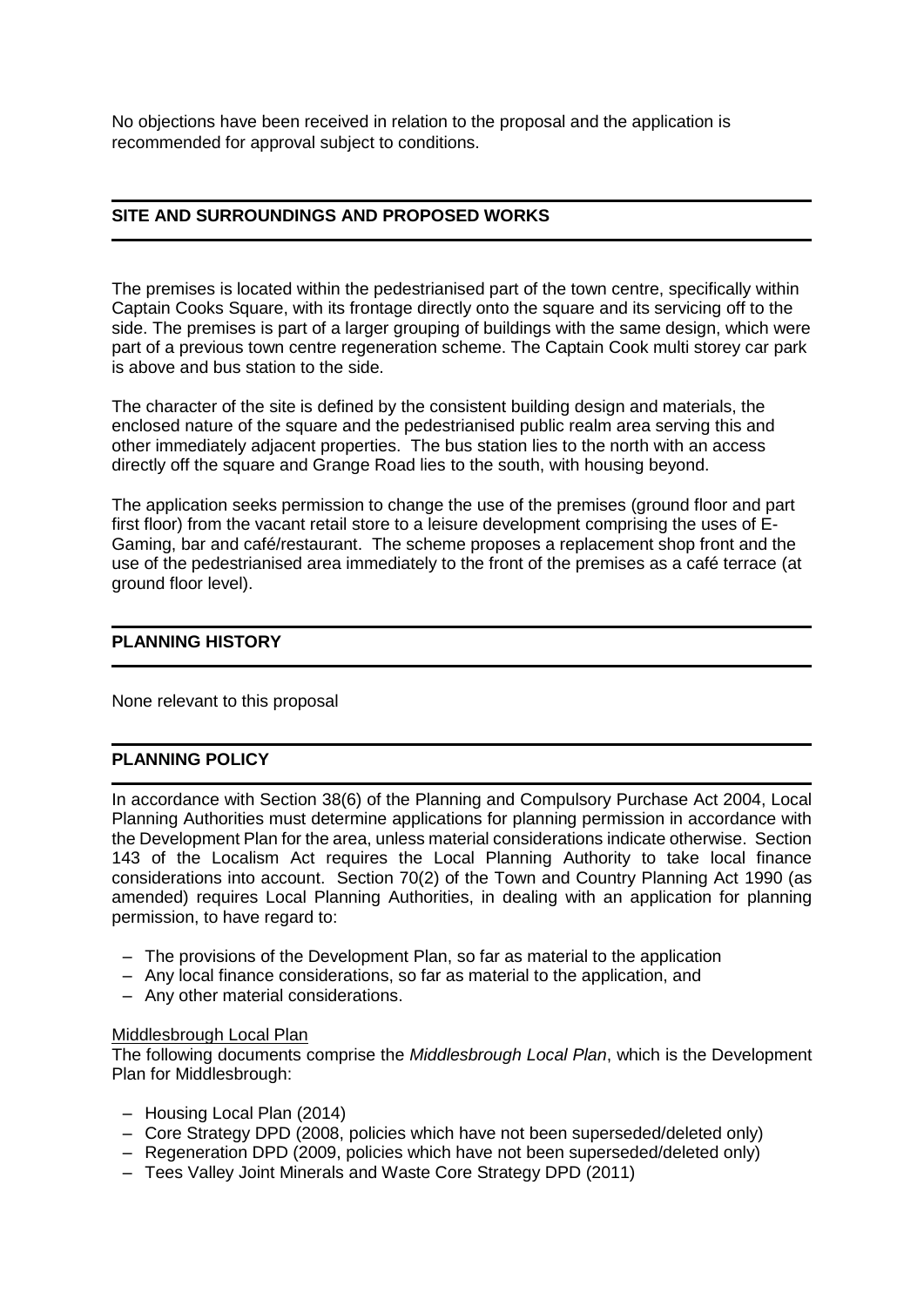- Tees Valley Joint Minerals and Waste Policies & Sites DPD (2011)
- Middlesbrough Local Plan (1999, Saved Policies only) and
- Marton West Neighbourhood Plan (2016, applicable in Marton West Ward only).

#### National Planning Policy Framework

National planning guidance, which is a material planning consideration, is largely detailed within the *National Planning Policy Framework* (NPPF). At the heart of the NPPF is a presumption in favour of sustainable development (paragraph 11). The NPPF defines the role of planning in achieving economically, socially and environmentally sustainable development although recognises that they are not criteria against which every application can or should be judged and highlights the need for local circumstances to be taken into account to reflect the character, needs and opportunities of each area.

For decision making, the NPPF advises that local planning authorities should approach decisions on proposed development in a positive and creative way, working pro-actively with applicants to secure developments that will improve the economic, social and environmental conditions of the area and that at every level should seek to approve applications for sustainable development (paragraph 38). The NPPF gives further overarching guidance in relation to:

- The delivery of housing,
- Supporting economic growth,
- Ensuring the vitality of town centres,
- Promoting healthy and safe communities,
- Promoting sustainable transport,
- Supporting the expansion of electronic communications networks,
- Making effective use of land,
- Achieving well designed buildings and places,
- Protecting the essential characteristics of Green Belt land
- Dealing with climate change and flooding, and supporting the transition to a low carbon future,
- Conserving and enhancing the natural and historic environment, and
- Facilitating the sustainable use of minerals.

The planning policies and key areas of guidance that are relevant to the consideration of the application are:

Housing Local Plan (2014) H1 Spatial Strategy

Core Strategy DPD (2008)

- CS4 Sustainable development
- CS5 Design
- CS13 A Strategy for the Town, District, Local and Neighbourhood Centres
- CS14 Leisure Development
- CS18 Demand Management
- DC1 General Development

Regeneration DPD (2009) REG20 Principal Use Sectors REG21 Primary Shopping Frontage

The detailed policy context and guidance for each policy is viewable within the relevant Local Plan documents, which can be accessed at the following web address. <https://www.middlesbrough.gov.uk/planning-and-housing/planning/planning-policy>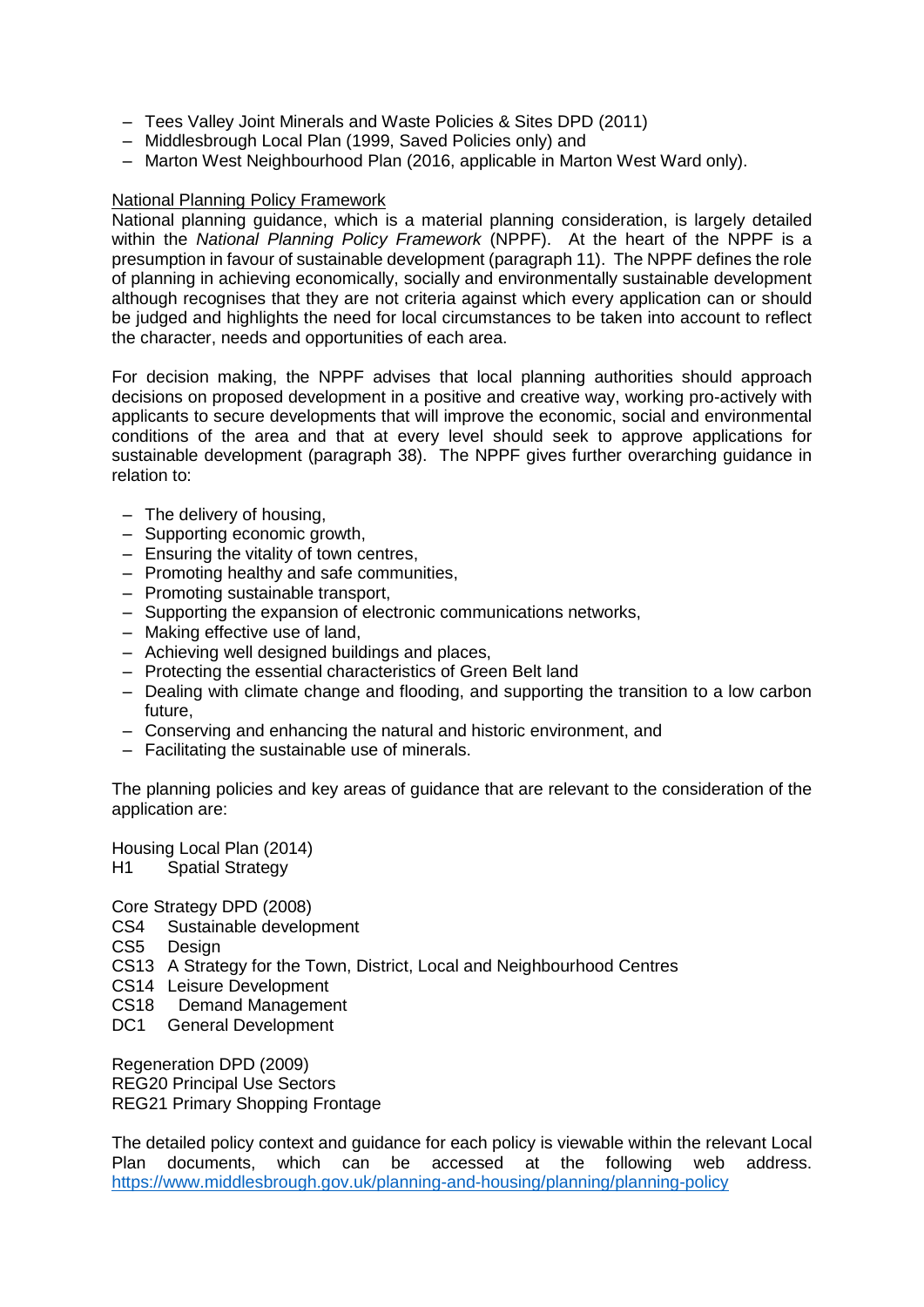# **CONSULTATION AND PUBLICITY RESPONSES**

Consultation has been undertaken with the adjacent commercial premises, the residential property to the rear of the site and with statutory consultees. Comments received are below;

#### **MBC Planning Policy**

The use as an E gaming centre is considered to be appropriate in this location as a main town centre use, and it is not expected to harm the principal function of the primary shopping frontage or the retail sector and will contribute to the centres overall vitality and viability though increasing visitors/footfall in the town centre. In addition, in line with Policy CS4 the proposed development would see the re-use of a vacant building that is accessible by sustainable transport methods. The application complies with the development plan policies.

#### **PLANNING CONSIDERATION AND ASSESSMENT**

#### **Principle of proposed change**

Planning legislation requires that planning applications should be determined in accordance with the relevant development plan in force, unless material considerations indicate otherwise. In addition, the National Planning Policy Framework (NPPF) as revised in 2021, is also a relevant material consideration. The NPPF states that applications should be determined giving due weight to local planning policies in accordance with their consistency with the revised Framework, with greater weight given the closer policies are to those in the Framework (para 219) and where a planning application conflicts with an up-to-date development plan, permission should not usually be granted. As such, the Middlesbrough Local Plan and associated policies are the starting point for decision making with those of most relevance listed in the earlier section of this report.

As a matter of principle both the Local Plan and NPPF require development to be sustainable and to make an efficient use of land and buildings. The proposal relates to the use of a building which is within a highly sustainable location, being within the town centre, next to the bus station and near to the rail station and is therefore considered to represent a highly sustainable location in line with these policy requirements. Furthermore, the re-use of an existing building within the town centre is considered to be an efficient and positive use of the premises, particularly given the property is one of several forming a group within the town centre which provide a distinct and positive group character within the town centre. The proposal is considered to be in accordance with the general principles of Local Plan Policies CS4 and CS5 in these regards.

The application site is located within Captain Cook's Square, which lies within the Retail Sector of the Town Centre boundary and within the Primary Shopping Frontage, as defined under Policy CS13 of the Core Strategy and this has implications for how the proposed use is considered. In general terms the NPPF in para 87 states that main town centre uses such as this should be located in town centres and so the proposal is in general accordance with that, being within the defined town centre boundary. Policy CS13 sets out to protect and enhance the hierarchy of vital and viable town, district, local and neighbourhood centres in Middlesbrough, seeking to safeguard the retail character and function of centres by resisting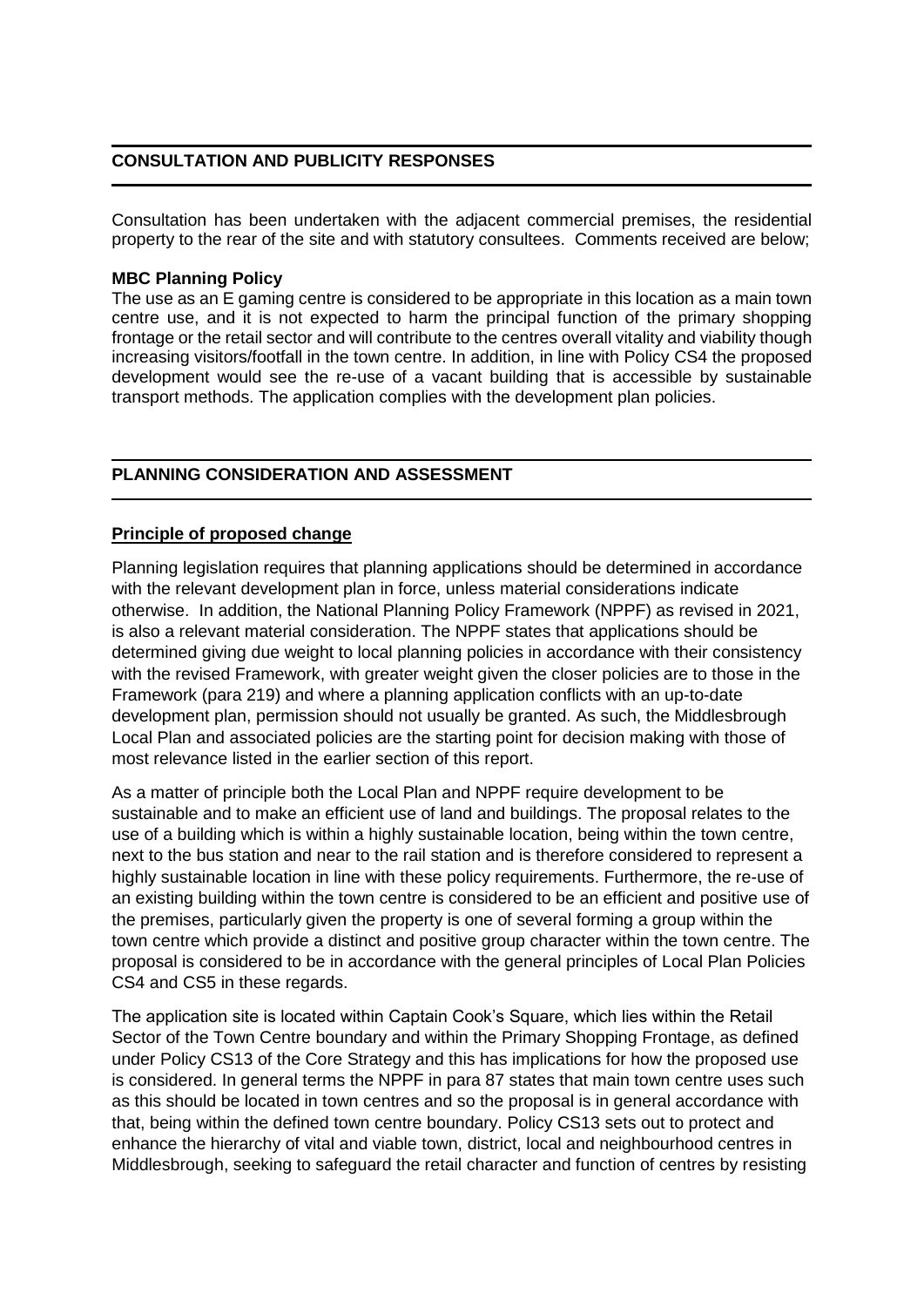development that detracts from the vitality and viability of the core retailing function of the town centre.

Policy REG 20, 'Principal Use Sectors', identifies the Retail Sector as the primary retail area, with uses A1, A2 and A3 (now 'E' uses) being most appropriate. The policy indicates that other uses may be acceptable provided they are complementary and will not harm the principal function of the sector. Turning to the more detailed guidance of Local Plan Policy REG 21, Primary Shopping Frontages, this policy determines within the area identified as primary shopping frontage, use class A1 (retailing) as the appropriate use for premises and that other uses within Class A2 (financial / professional services) and A3 (restaurants and café's), and other complementary uses may be acceptable provided they do not harm the function and character of the shopping area, nor impact upon the vitality and viability of the town centre. Following changes to the Use Class Order in 2020 the use classes for these are retail shops E(a), Financial and professional Services E(c) and café's / restaurants E(b).

With regards to this proposal, it is considered that the provision of a leisure destination within the town centre will attract footfall and provide activity within this part of the centre, supporting the vitality and viability of the town centre and is therefore in line with the principles of Policy REG 20 and REG21.

In addition, to maintain a primarily retailing function to key areas of the town centre, Local Plan Policy REG 21 identifies that the proportion of non- retailing uses within the primary shopping frontage should not exceed 15%, with concentrations of non-retailing uses to be avoided. The most recent figures (October 2021) for Middlesbrough's primary shopping frontage (PSF) designation show a percentage of 15.7% of units being non A1 use (now non Ea use) and so the proposal to change the retail premises to a leisure use is contrary to this policy. Consideration therefore has to be given as to whether there are any material planning considerations which would suggest a decision away from this policy guidance is suitable in this circumstance.

Whist the unit is within the Primary shopping frontage, it is not one of the key routes within the town centre (Linthorpe Road / Corporation Road) and it is set away slightly from the core area of the town centre and the indoor centres (Dundas, Hill Street and Cleveland Centre) where a significant amount of the Primary Shopping Frontage exists. It is on the edge of the PSF area and would not serve to break the PSF given its peripheral position. It is considered therefore that this is not one of the most prominent areas within the primary retailing parts of the town centre. It is also noted that the proposal seeks to bring a leisure use into the town centre which is likely to add a positive use into the town centre and potentially act as a notable destination in its own right, supporting positive footfall and in turn vitality and viability to the town centre. The proposed use is also likely to be open both during the day and into the evening which would add further benefit to this part of the town centre by adding vitality into the evening beyond the more common shop opening / closing times. It is further recognised that the town centre will benefit from improving its offer in a qualitative way and it is considered that this proposal will assist in that. There is also some benefit, albeit more limited, from a frontage of this scale onto Captain Cook Square being re-occupied with a level of activity rather than being vacant or poorly activated as a frontage. In view of all these matters, it is considered that there is sufficient weight in these combined benefits to outweigh this proposal taking non retailing uses further over the 15% threshold advocated within the policy. The adjacent premises was recently granted planning permission for a mixed use leisure destination and once completed this proposed use and the adjacent premises would serve to create a more holistic leisure destination within the town centre.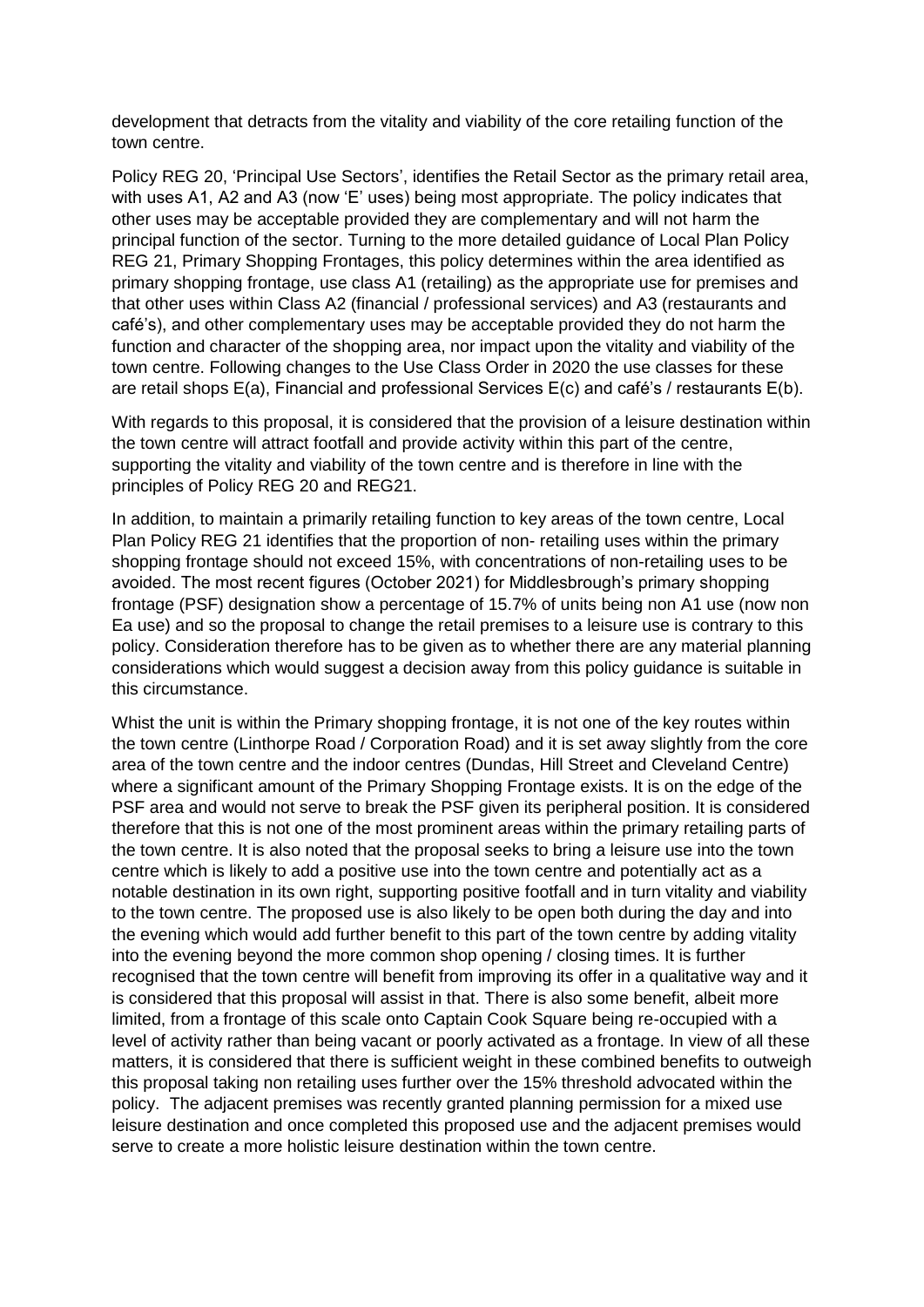Local Plan Policy CS14 sets out that the Council will work with partner organisations to ensure the provision of a wide and accessible choice of leisure facilities for the community, achieved through the promotion of the town centre as a sub-regional leisure destination in both the day time and evening. Whilst this may be aimed at more open leisure activities rather than private provision, this proposal is nonetheless in line with this supportive policy to improve leisure opportunities within the town.

# **Character and appearance**

The proposed re-use of the premises for E-Gaming, café and bar will have limited impact on the overall character of the building, it will allow for the former shop windows to be replaced with larger more modern glazed units which will give greater interaction from the use inside to be visible outside. The relatively small outdoor terrace style seating is indicated as being set beneath the existing canopy to the side of the entrance and should add additional interest into the area of public realm. These changes are considered to add positive interest to the character of the area in line with the general policy provisions.

# **Impacts on surrounding amenity**

Both the NPPF and Local Plan Policy DC1 require all development proposals to take account of their effects upon the surrounding environment and amenities of occupiers of nearby properties. Being in an established town centre location, this is an area where the public already frequent and impacts from the general movement of people into and out of this area is already an accepted part of the sites impacts on the surrounding area as it is for the whole of the town centre. It is considered that the use will have a positive impact on the public realm associated with Captain Cook Square and the interactions of the site with the adjacent / nearby commercial units and bus station in view of the footfall that will be generated in the area. With regards to impacts on nearby occupiers of properties, the nearest residential properties to the premises main entrance is the housing to the south side of Grange Road and to the rear of the site.

Whilst the housing here may be susceptible to notable change of pedestrians / traffic, it is unlikely to be adversely affected by this proposal given the activities are mainly internal to the building. The movement of people outside of the building is likely to be from several different areas and dispersed in a similar way as it is now given there are 4 main routes to the premises. This will serve to limit the impact of pedestrians and traffic associated with the premises on nearby residential and other premises. Notwithstanding this, it is recognised that the housing is not a significant distance away and certain uses within the premises could have an adverse impact on the housing if left uncontrolled. The councils Environmental Health team, in considering the now approved leisure use in the adjacent unit raised no objections to that scheme although suggested a number of conditions be imposed on the application should it be approved. Given the proximity of the two units to one another and the similarity of the uses within, it is considered appropriate to replicate some of the conditions attached to the permission for the adjacent premises, being;

- There should be no speakers, address system or amplified music system installed external to the building,

- The hours of opening/use shall be restricted to between the hours of 09:00 hours and 02:00 hours Monday to Sunday.

In view of the sites location in the town centre, and not directly adjacent (frontage) to the nearest housing, it is considered that the proposal will not result in any undue impacts on residential amenity in the area subject to the above conditions.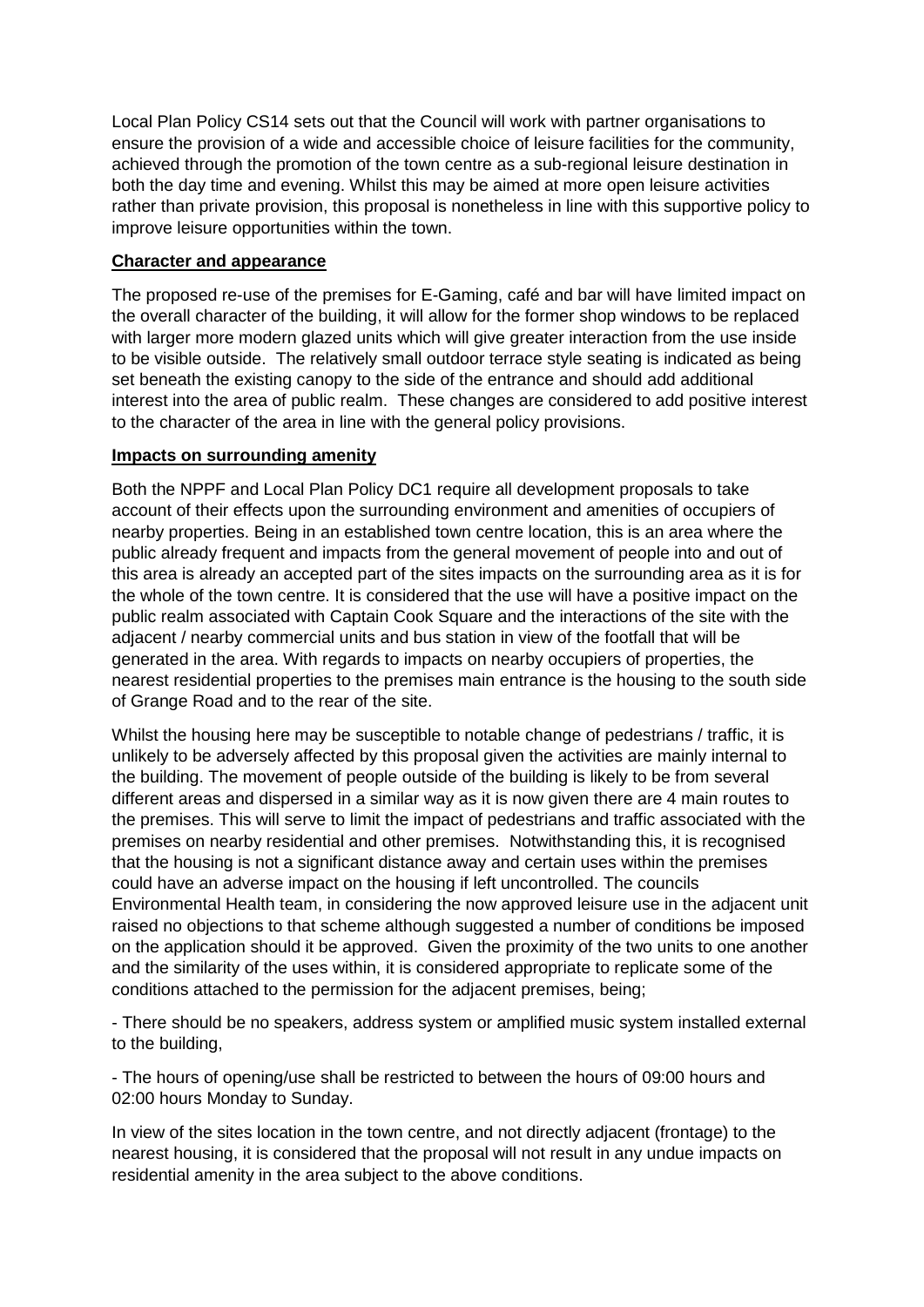# **Other Matters**

Parking within the town centre is provided in a mix of both council and private car parks with the nearest being directly adjacent to the premises, offering a relatively safe and efficient provision of parking for this part of the town centre. As such, there should be no adverse impacts on highway provision or safety as a result of this proposal. Furthermore, the premises is well served by public transport with the bus station immediately adjacent.

The unit has an enclosed yard to the rear which will provide bin storage and general servicing access.

Matters of drainage will remain unchanged.

#### **Conclusion**

The proposed use is a town centre use and is appropriate in principle within the town centre, although site specific policy of the local plan defines this area as being primary shopping frontage which is aimed at providing the nucleus of retailing within the town centre. Policy advises there should be no more than 15% non-retailing uses within the Primary Shopping Frontage areas of the town centre and the last assessment indicated the non-retailing uses within the PSF to be 15.7%. Whilst this proposal will add to the non-retailing uses, it provides a notable leisure destination within the town centre, adding new uses to the town centre offer which will improve vitality and viability of the town centre and is set away from the core area of Linthorpe Road on the fringe of the Primary Shopping Area and so will do so without creating a break between different sections of the core retailing uses.

# **RECOMMENDATIONS AND CONDITIONS**

#### **Approve with conditions**

#### **1. Time Limit – 3 year commencement**

The development to which this permission relates must be begun not later than the expiration of three years beginning with the date on which this permission is granted.

Reason: In order to comply with the requirements of Section 91 of the Town and Country Planning Act 1990 (as amended).

#### **2. Approved Plans**

The development hereby approved shall be carried out in complete accordance with the plans and specifications detailed below and shall relate to no other plans:

Location Plan & Floor Layout as received 25<sup>th</sup> January 2022

Proposed Shop Front drawing as received 25<sup>th</sup> January 2022

Proposed Ground Floor Layout plan as received 25<sup>th</sup> January 2022

Reason: For the avoidance of doubt and to ensure that the development is carried out as approved.

#### **3. External amplification systems**

No speakers, tannoy, address system or amplified music system shall be installed or operated to the exterior of the building or in any external areas.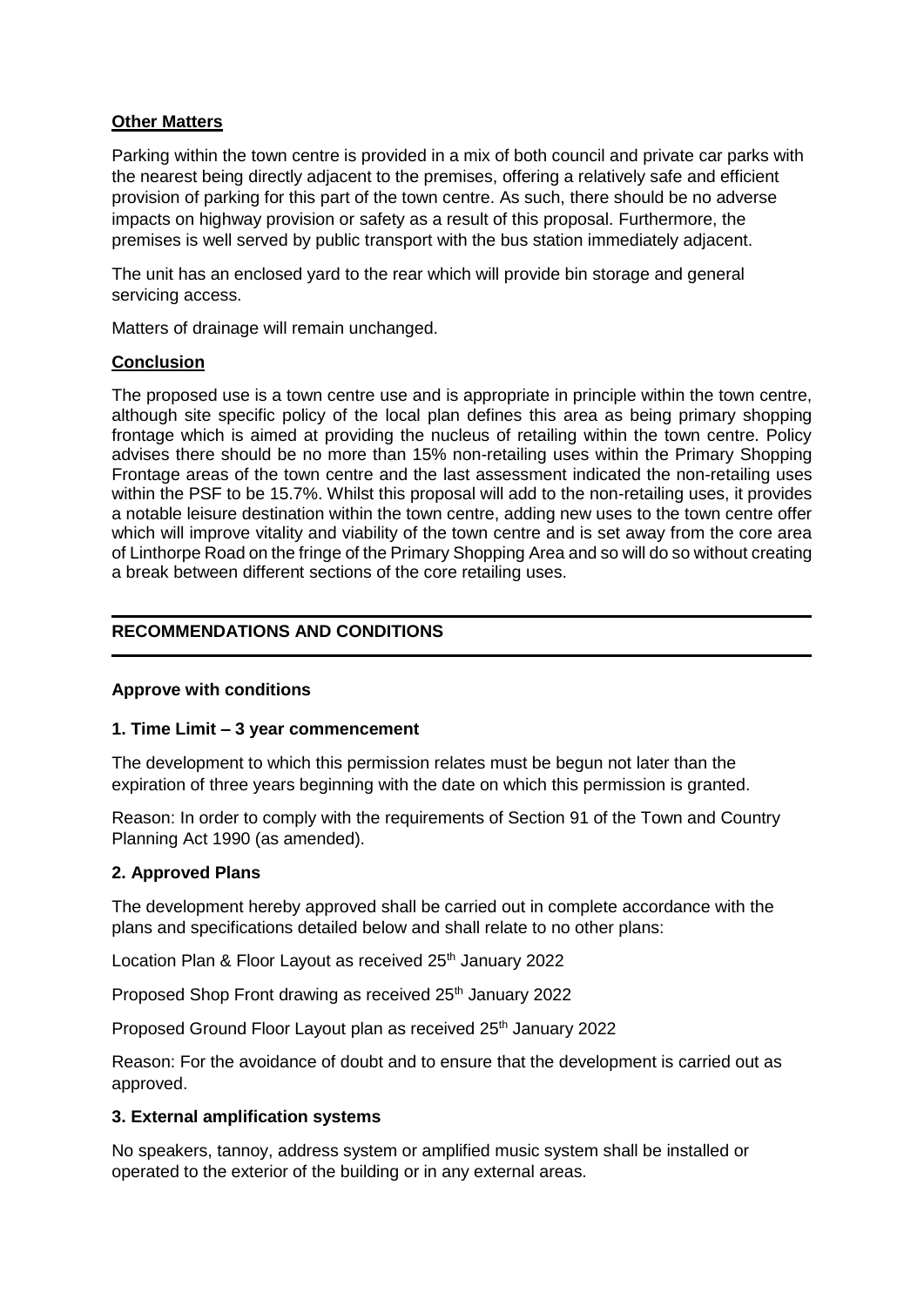Reason: In the interests of amenity of residents having regard for policy DC1 of the Local Plan and section 12 of the NPPF.

#### **4. Opening Hours**

The uses hereby approved shall only be open to visiting members of the public between the hours of 9am and 2am Monday to Sunday.

Reason: To prevent undue detrimental impact on residential amenity in accordance with the requirements of Local Plan Policy CS5.

# **REASON FOR APPROVAL**

The proposed change of use will introduce new uses to the town centre, bringing additional footfall, vitality and viability to the town centre without unduly harming the retailing function of the town centre, and is considered to be a sustainable and appropriate location for a use of this type without having undue impacts on surrounding premises or their associated uses including the nearby residential properties, in accordance with the guiding principles of both national planning policy guidance and the relevant Local Plan Policies.

Case Officer: Andrew Glossop

Committee Date: 1st March 2022